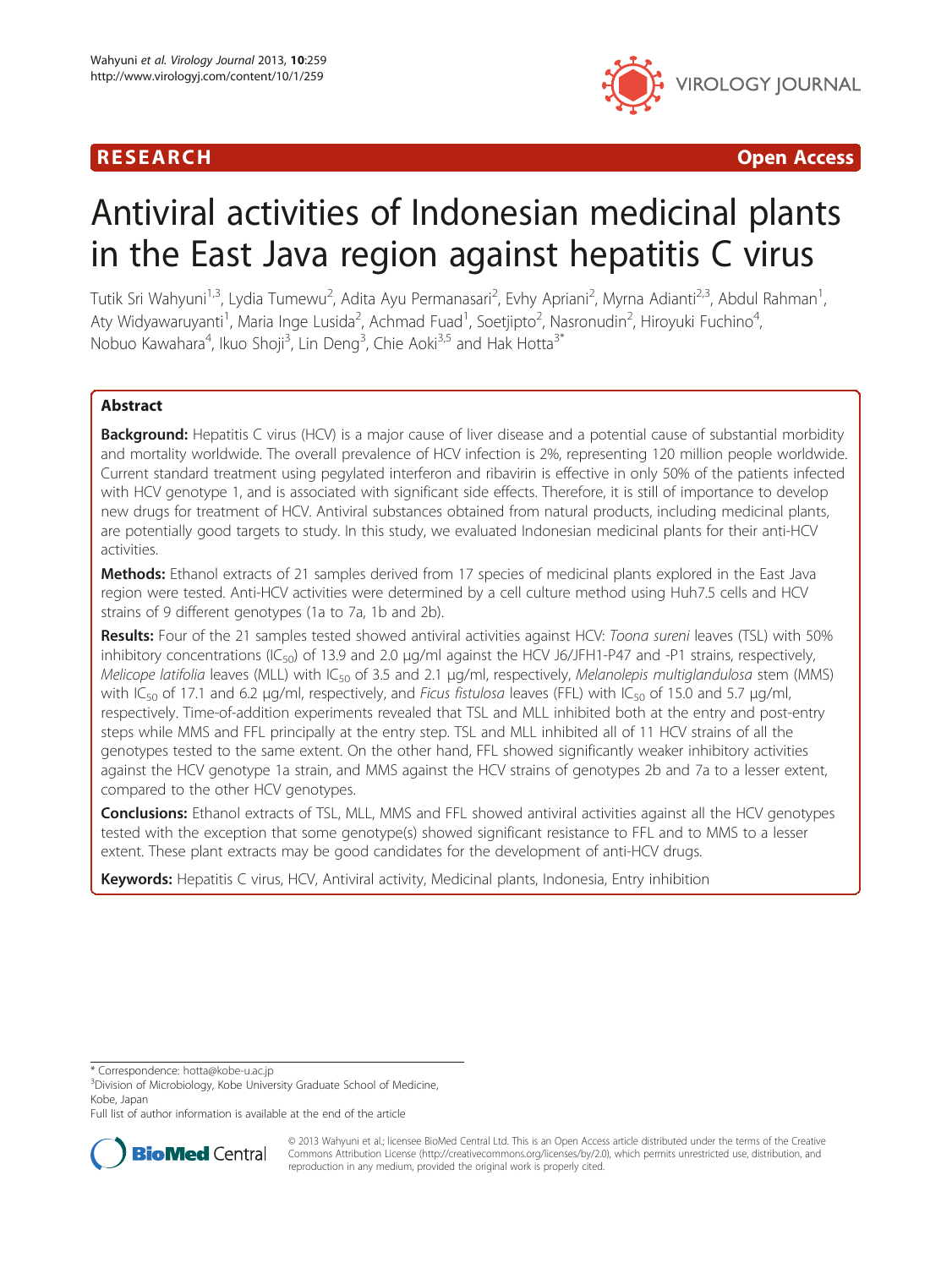#### <span id="page-1-0"></span>Background

Hepatitis C virus (HCV) is an enveloped virus that belongs to the *Hepacivirus* genus within the *Flaviviridae* family. The viral genome is a single-stranded, positivesense RNA of 9.6 kb with highly structured 5'- and 3' untranslated regions [[1\]](#page-7-0). It encodes a polyprotein precursor consisting of about 3,000 amino acid residues, which is cleaved by the host and viral proteases to generate 10 mature proteins, such as core, E1, E2, a putative ion channel p7, and nonstructural proteins NS2, NS3, NS4A, NS4B, NS5A and NS5B [\[1,2](#page-7-0)]. Core, E1 and E2 together with the viral genome form the infectious virus particle while the other nonstructural proteins are essential for viral RNA replication. The HCV genome exhibits a considerable degree of sequence heterogeneity, based on which HCV is currently classified into 7 genotypes (1 to 7) and more than 70 subtypes (1a, 1b, 2a, 2b, etc.) [\[3](#page-7-0)].

HCV is a major cause of chronic liver disease, such as hepatitis, liver cirrhosis and hepatocellular carcinoma, and is a potential cause of substantial morbidity and mortality [[4,5](#page-7-0)]. The most recent estimate of the prevalence of HCV infection reported by the World Health Organization is 2%, representing 120 million people worldwide. A current standard treatment using pegylated interferon and ribavirin is effective in only ca. 50% of the patients infected with HCV genotype 1, and is associated with significant side effects and viral resistance [[3\]](#page-7-0). Although a number of novel antivirals against HCV for clinical use are being tested, it is still of importance to develop complementary and/or alternative drugs for treatment of HCV infection from clinical and economical points of view. In this regard, antiviral substances obtained from natural products, including medicinal plants, are potentially good targets to study [[6\]](#page-7-0).

It is well known that certain medicinal plants possess antiviral activities. A wide variety of active phytochemicals, such as flavonoids, terpenoids, lignins, sulphides, polyphenolics, coumarins, saponins, furyl compounds, alkaloids, polylines, thiophenes, proteins and peptides, have been identified to inhibit various viruses [[7\]](#page-7-0). Herbal extracts of Boswellia carterii, Embelia schimperi, Piper cubeba, Quercus infectoria, Tranchyspermum ammi and Syzygium aromaticum were shown to inhibit HCV protease activities in vitro [[8\]](#page-8-0). A methanol extract of Swietenia macrophilla stem and a purified compound, 3-hydroxy caruilignan, inhibited HCV RNA replication

Table 1 Antiviral activity (IC<sub>50</sub>) against HCV J6/JFH1-P47, cytotoxicity (CC<sub>50</sub>) and selectivity index (SI) of Indonesian medicinal plants tested in this study

| No.                   | <b>Botanical name</b>                    | Parts   | Family        | $IC_{50}$ <sup>a</sup> (µg/ml) | $CC_{50}$ (µg/ml) | SI              |
|-----------------------|------------------------------------------|---------|---------------|--------------------------------|-------------------|-----------------|
| 1.                    | Eupatorium inulifolium                   | Stems   | Asteraceae    | > 500                          | >500              | na <sup>b</sup> |
| 2.                    | Calliandra polytirsa                     | Leaves  | Fabaceae      | $31.9 \pm 7.1$                 | >100              | >3.1            |
| 3.                    | Strophacantus membranifolius             | Herbs   | Acantaceae    | >100                           | >500              | na              |
| $\mathcal{A}_{\cdot}$ | Cestrum calysinum                        | Leaves  | Solanaceae    | $52.1 \pm 5.7$                 | >500              | >9.6            |
| 5.                    | Cestrum calysinum                        | Stems   | Solanaceae    | >500                           | >500              | na              |
| 6.                    | Eucalyptus globulus                      | Stems   | Myrtaceae     | $43.0 \pm 39.5$                | >100              | >2.3            |
| 7.                    | Toona sureni <sup>c</sup>                | Leaves  | Meliaceae     | $13.9 \pm 1.6$                 | > 500             | >35.9           |
| 8.                    | Melicope latifolia <sup>c</sup>          | Leaves  | Rutaceae      | $3.5 \pm 1.4$                  | >100              | >28.6           |
| 9.                    | Melicope latifolia                       | Stems   | Rutaceae      | $42.6 \pm 37.6$                | >100              | >2.4            |
| 10.                   | Piper sulcatum                           | Stems   | Piperaceae    | $38.0 \pm 4.2$                 | >100              | >2.6            |
| 11.                   | Fagraea blumei                           | Stems   | Fagaceae      | >100                           | >500              | na              |
| 12.                   | Fraxinus griffithii                      | Stems   | Meliaceae     | >500                           | >500              | na              |
| 13.                   | Maesa latifolia                          | Leaves  | Myrsinaceae   | $32.7 \pm 6.6$                 | >100              | >3.1            |
| 14.                   | Maesa latifolia                          | Stems   | Myrsinaceae   | $32.2 \pm 10.2$                | >100              | >3.1            |
| 15.                   | Melanolepis multiglandulosa <sup>c</sup> | Stems   | Euphorbiaceae | $17.1 \pm 1.6$                 | >100              | >5.8            |
| 16.                   | Acacia decurens                          | Leaves  | Fabaceae      | $44.9 \pm 7.1$                 | >500              | >11.1           |
| 17.                   | Randia maculata                          | Stems   | Rubiaceae     | $38.7 \pm 5.7$                 | >500              | >12.9           |
| 18.                   | Gompostemma polythirsa                   | Flowers | Acanthaceae   | $92.8 \pm 19.8$                | >500              | >5.4            |
| 19.                   | Acmena acuminatissima                    | Leaves  | Myrtaceae     | >100                           | >100              | na              |
| 20.                   | Acmena acuminatissima                    | Stems   | Myrtaceae     | >100                           | >500              | na              |
| 21.                   | Ficus fistulosa <sup>c</sup>             | Leaves  | Moraceae      | $15.0 \pm 7.1$                 | >100              | >7.6            |

<sup>a</sup>Data represent means ± SEM of data from two independent experiments using HCV J6/JFH1-P47.

<sup>b</sup>Not applicable.

<sup>c</sup>The plant extracts with IC<sub>50</sub> of <20  $\mu$ g/ml and CC<sub>50</sub> of >100  $\mu$ g/ml are written in boldface letters.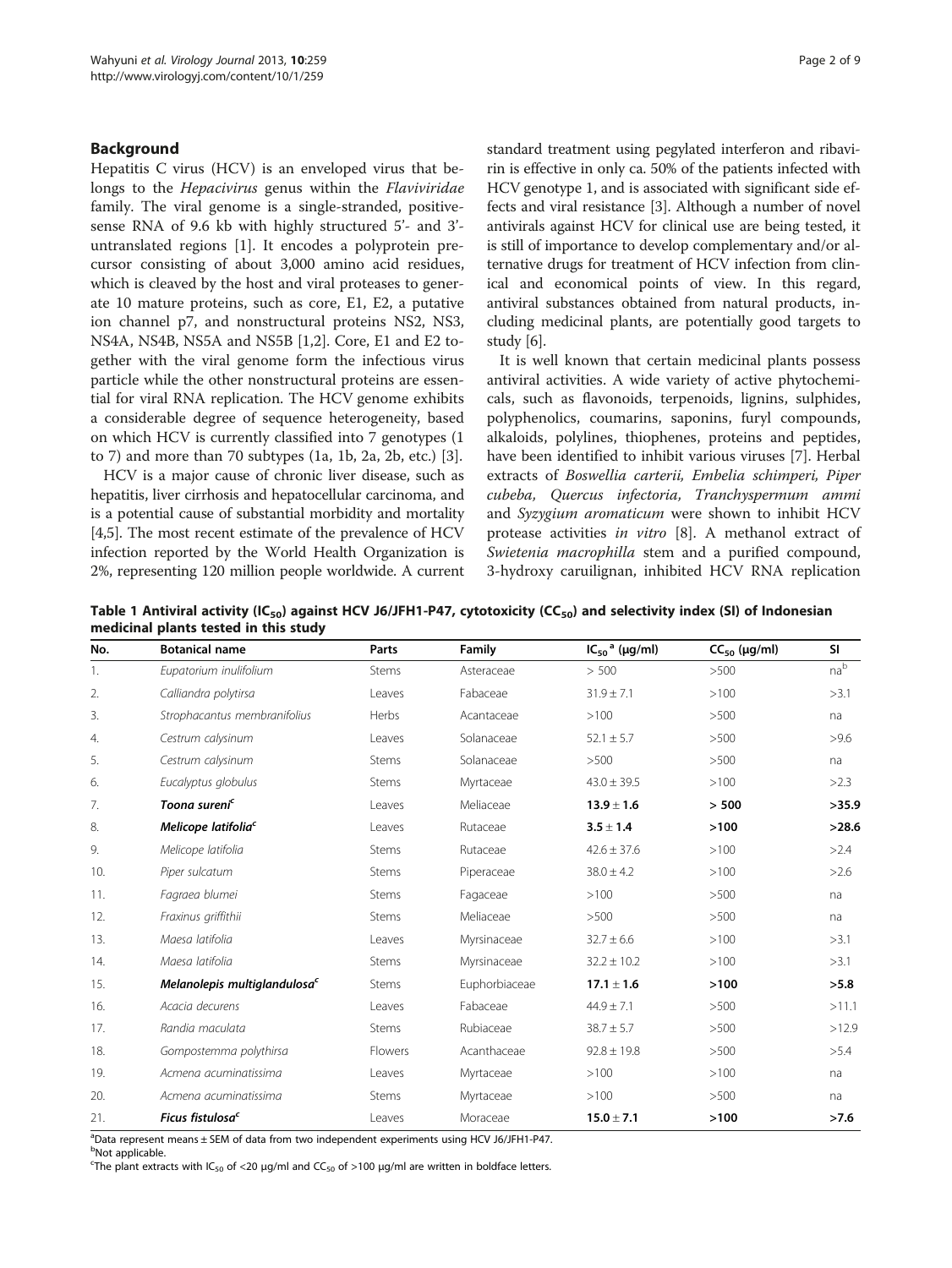<span id="page-2-0"></span>in Huh7 cells harboring an HCV subgenomic RNA replicon [\[9](#page-8-0)]. Also, inhibition of HCV replication by herbal extracts was reported on leaves and roots of Phyllantus amarus (Euphorbiaceae) [[10\]](#page-8-0). Moreover, a number of bioflavonoid compounds, such as catechin, narigenin and quercetin, significantly inhibited HCV replication [[11\]](#page-8-0), with quercetin inhibiting the HCV NS3 serine protease activity [\[12](#page-8-0)]. Further studies to identify antiviral activities of medicinal plants offer a great opportunity to find effective new drug candidates. Indonesia is said to possess the second largest biodiversity in the world, with around 40,000 endemic plant species including 6,000 medicinal plants [[13\]](#page-8-0). In this study, ethanol extracts of certain Indonesian medicinal plants explored from the East Java region were evaluated for their anti-HCV activities.

## Results

## Anti-HCV activities of ethanol extracts of Indonesian medicinal plants

A total of 21 samples from 17 species of medicinal plants explored in the East Java region, Indonesia, were used in this study. The botanical names, the families and the parts of the plants were verified by botanists. Ethanol extracts of the plants were examined for antiviral activities against the J6/JFH1-P47 (passage 47) strain of HCV genotype 2a [\[14\]](#page-8-0) in a cell culture system using Huh7.5 cells at a multiplicity of infection (MOI) of 0.5. The 50% inhibitory concentrations (IC $_{50}$ ), the 50% cytotoxic concentrations ( $CC_{50}$ ) and selectivity indexes (SI:  $CC_{50}$ /  $IC_{50}$ ) of the plant extracts are shown in Table [1](#page-1-0). The results obtained revealed that 4 of the 21 extracts possessed potential anti-HCV activities against HCV J6/ JFH1-P47 with  $IC_{50}$  being <20  $\mu$ g/ml and  $CC_{50}$  being >100 μg/ml. The positive samples were: Toona sureni leaves (TSL; IC<sub>50</sub> = 13.9 μg/ml), Melicope latifolia leaves (MLL;  $IC_{50} = 3.5$   $\mu$ g/ml), Melanolepis multiglandulosa stem (MMS;  $IC_{50} = 17.1$   $\mu$ g/ml) and *Ficus fistulosa* leaves (FFL;  $IC_{50} = 15.0 \text{ µg/ml}$ ). Dose-dependent anti-HCV activities of TSL, MLL, MMS and FFL extracts against the HCV J6/JFH1-P47 [\[14](#page-8-0)] were shown in Figure 1A.

## Mode of action of ethanol extracts of TSL, MLL, MMS and FFL

To determine whether the anti-HCV effects of TSL, MLL, MMS and FFL extracts are exerted at the entry or the post-entry step, time-of-addition experiments were performed, in which three sets of experiments were done in parallel: (i) HCV was mixed with a plant extract (30 μg/ml) and the mixture was inoculated to the cells. After virus adsorption for 2 hours, the residual virus and the plant extract were removed, and cells were refed with fresh medium without the plant extract for 46 hours. This experiment examines the antiviral effect at the



entry step. (ii) HCV was inoculated to the cells in the absence of the plant extract. After virus adsorption for 2 hours, the residual virus was removed and cells were refed with fresh medium containing the plant extract (30 μg/ml) for 46 hours. This experiment examines the antiviral effect at the post-entry step. (iii) As a positive control, HCV mixed with the plant extract was inoculated to the cells. After virus adsorption for 2 hours, the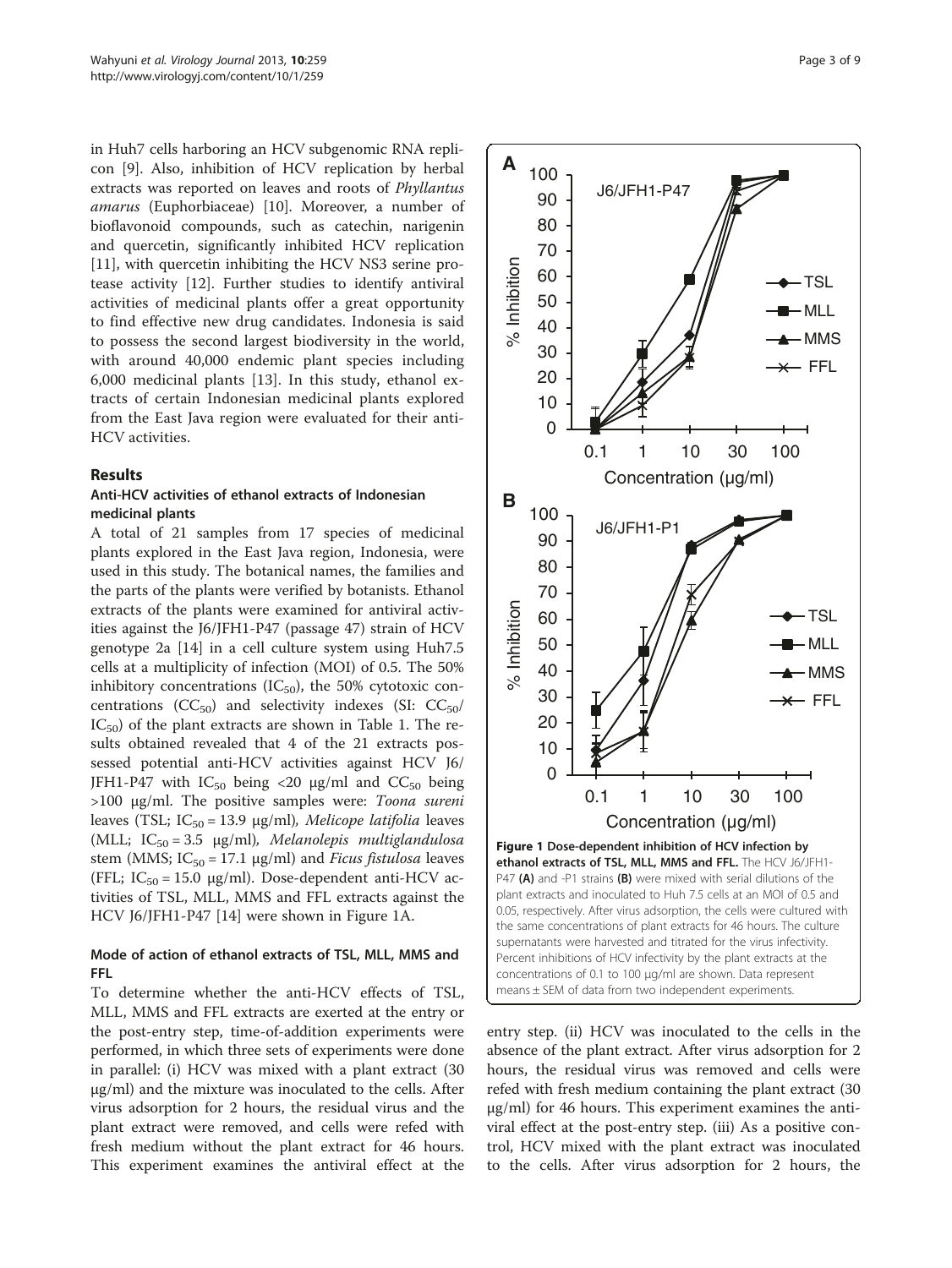<span id="page-3-0"></span>residual virus and the plant extract were removed, and cells were refed with fresh medium containing the plant extract for 46 hours. As shown in Table 2, ethanol extracts of TSL and MLL showed anti-HCV activities at both the entry and post-entry steps. On the other hand, MMS and FFL exhibited anti-HCV activities principally at the entry step.

To further confirm anti-HCV activities of the extracts of TSL, MLL, MMS and FFL, we investigated whether those extracts (30 μg/ml) affect HCV protein expression level, HCV RNA replication and infectious virus production in HCV J6/JFH1-P47-infected cells. The results showed that treatment with TSL and MLL markedly decreased the amounts of the HCV NS3 protein while that with MMS and FFL to lesser extents (Figure [2A](#page-4-0)). To quantitate the effect of TSL, MLL, MMS and FFL more accurately, we measured HCV RNA levels by real-time quantitative RT-PCR. Again, TSL and MLL markedly suppressed HCV RNA levels while MMS and FFL to lesser extents (Figure [2](#page-4-0)B). Moreover, TSL and MLL markedly inhibited the infectious virus production by >1  $\log_{10}$ , FFL by 1  $\log_{10}$  while MMS to a lesser extent of <1  $log_{10}$  (Figure [2](#page-4-0)C and [2D](#page-4-0)).

## Antiviral activities of ethanol extracts of TSL, MLL, MMS and FFL against HCV genotypes 1 to 7

Antiviral activities of the extracts of TSL, MLL, MMS and FFL were further examined for other HCV strains of various genotypes. First, we examined the HCV J6/ JFH1-P1 (passage 1) strain [[15\]](#page-8-0) and found that TSL, MLL, MMS and FFL inhibited HCV J6/JFH1-P1 infection with  $IC_{50}$  of 2.0, 2.1, 6.2 and 5.7  $\mu$ g/ml, respectively. Dose-dependent anti-HCV activities of those extracts against the HCV J6/JFH1-P1 were shown in Figure [1B](#page-2-0). We then compared anti-HCV activities of those plant extracts (30 μg/ml) using other HCV genotypes, including 1a to 7a, 1b and 2b [\[3](#page-7-0)] along with the JFH1 strain of genotype 2a [[16\]](#page-8-0). The results showed that TSL and MLL exerted antiviral activities against all

the HCV strains tested almost to the same extent (Table [3](#page-5-0)). On the other hand, MMS exhibited significantly weaker antiviral activities against the J8/JFH1 and QC69/JFH1 strains of genotypes 2b and 7a, respectively, compared to the other HCV strains. Notably, FFL at the concentration of 30 μg/ml did not exert detectable antiviral activities against the H77C/JFH1 strain of genotype 1a while exhibiting >90% inhibition at the same concentration against all the other HCV strains tested.

## **Discussion**

A wide variety of traditional medicinal plants and herbs were reported to have antiviral activities against various viruses. In this study we analyzed anti-HCV activities of ethanol extracts of 21 medicinal plants that belong to 17 different species explored in the East Java region, Indonesia. In the initial screening, we used the HCV J6/ JFH1-P47 strain as it is highly adapted to the Huh7.5 cell culture system [\[14](#page-8-0)] and, therefore, was easier to apply for the screening of many samples than the original P1 strain. Once we found possible candidates with anti-HCV activities, we used the original J6/JFH1-P1 strain to confirm the results.

Of the 21 samples, T. sureni leave (TSL), M. latifolia leave (MLL), M. multiglandulosa stem (MMS) and F. fistulosa leaves (FFL) were found to possess significant anti-HCV activities with  $IC_{50}$  of 13.9, 3.5, 17.1 and 15.0 μg/ml, respectively, against the J6/JFH1-P47 strain of HCV genotype 2a (Table [1](#page-1-0) and Figure [1](#page-2-0)A), and 2.0, 2.1, 6.2 and 5.7 μg/ml, respectively, against the J6/JFH1-P1 strain (Figure [1B](#page-2-0)). We further examined anti-HCV activities of those plant extracts against other HCV genotypes, including 1a to 7a, 1b and 2b [\[3](#page-7-0)]. Although most of the HCV strains of different genotypes tested were inhibited by those plant extracts, there were some exceptions; the H77C/JFH1 strain (genotype 1a) showed significant resistance to FFL, and the J8/JFH1 (2b) and QC69/JFH1 strains (7a) to MMS to a lesser extent

Table 2 Mode of action of ethanol extracts of T. sureni leaves (TSL), M. latifolia leaves (MLL), M. multiglandulosa stem (MMS) and F. fistulosa leaves (FFL)

| <b>Plant extract</b>          |                  | Mode of action |                |                       |  |
|-------------------------------|------------------|----------------|----------------|-----------------------|--|
|                               | During + Post    | During         | Post           |                       |  |
|                               | inoculation      | inoculation    | inoculation    |                       |  |
| T. sureni leaves (TSL)        | $97.2 + 1.3^{b}$ | $92.2 + 2.2$   | $60.9 + 2.2$   | Entry inhibition      |  |
|                               |                  |                |                | Post-entry inhibition |  |
| M. latifolia leaves (MLL)     | $98 \pm 0.3$     | $90.8 \pm 0.2$ | $60.6 + 4.9$   | Entry inhibition      |  |
|                               |                  |                |                | Post-entry inhibition |  |
| M. multiglandulosa stem (MMS) | $86.6 \pm 1.4$   | $73 \pm 0.9$   | $33.5 \pm 1.4$ | Entry inhibition      |  |
| F.fistulosa leaves (FFL)      | $93.8 \pm 1.3$   | $86.7 \pm 3.1$ | $20.5 \pm 2.6$ | Entry inhibition      |  |

<sup>a</sup>% Inhibition at the concentration of 30 μg/ml.<br><sup>b</sup>Data represent means + SEM of data from two

 $b$ Data represent means  $\pm$  SEM of data from two independent experiments using HCV J6/JFH1-P47.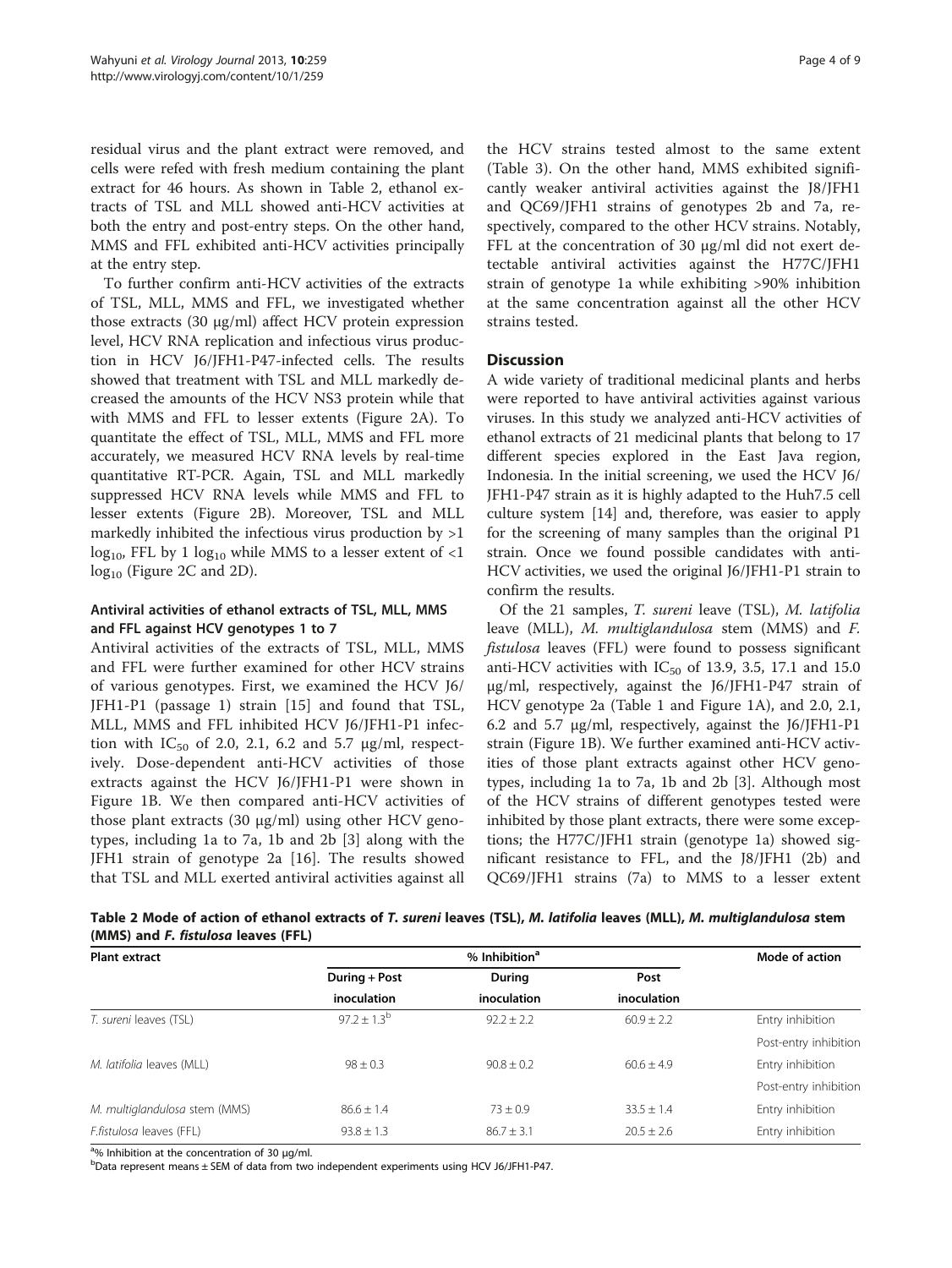<span id="page-4-0"></span>

of TSL, MLL, MMS and FFL are shown. \*, P < 0.05; \#, P < 0.01, compared with TSL.

(Table [3](#page-5-0)). The difference in the amino acid sequences of the viral envelope proteins, especially E2, is likely to account for the different degree of the inhibition by a given extract among different HCV strains.

In this study we have not yet isolated a compound responsible for the anti-HCV activities; the study is still under way. It was reported that a methanol extract of T. sureni, a plant from Meliaceae family, showed antiviral activities against herpes simplex virus type 1 (HSV-1) with  $IC_{50}$  of 37 µg/ml [[17\]](#page-8-0). By activity-guided fractionation and subsequent structure determination, the authors found that tannic acid and methyl and ethyl gallic acids possessed anti-HSV-1 activities with  $IC_{50}$  of

32, 20 and 26 μg/ml, respectively. Those compounds are known to bind to viral surface proteins to inhibit the virus infectivity, thereby exhibiting antiviral activities at the entry step. There have been no reports to date on the anti-HCV activities of T. sureni extracts, including TSL.

Chemical compounds of M. latifolia, M. multiglandulosa and F. fistulosa that possess antiviral activities have not been reported yet. An ethyl acetate extract of M. vitiflora, a plant genetically close to M. latifolia, was reported to possess antibacterial activities against methicillin-resistant Staphylococcus aures and Micrococcus luteus [\[18](#page-8-0)]. The authors identified some compounds contained in the extract,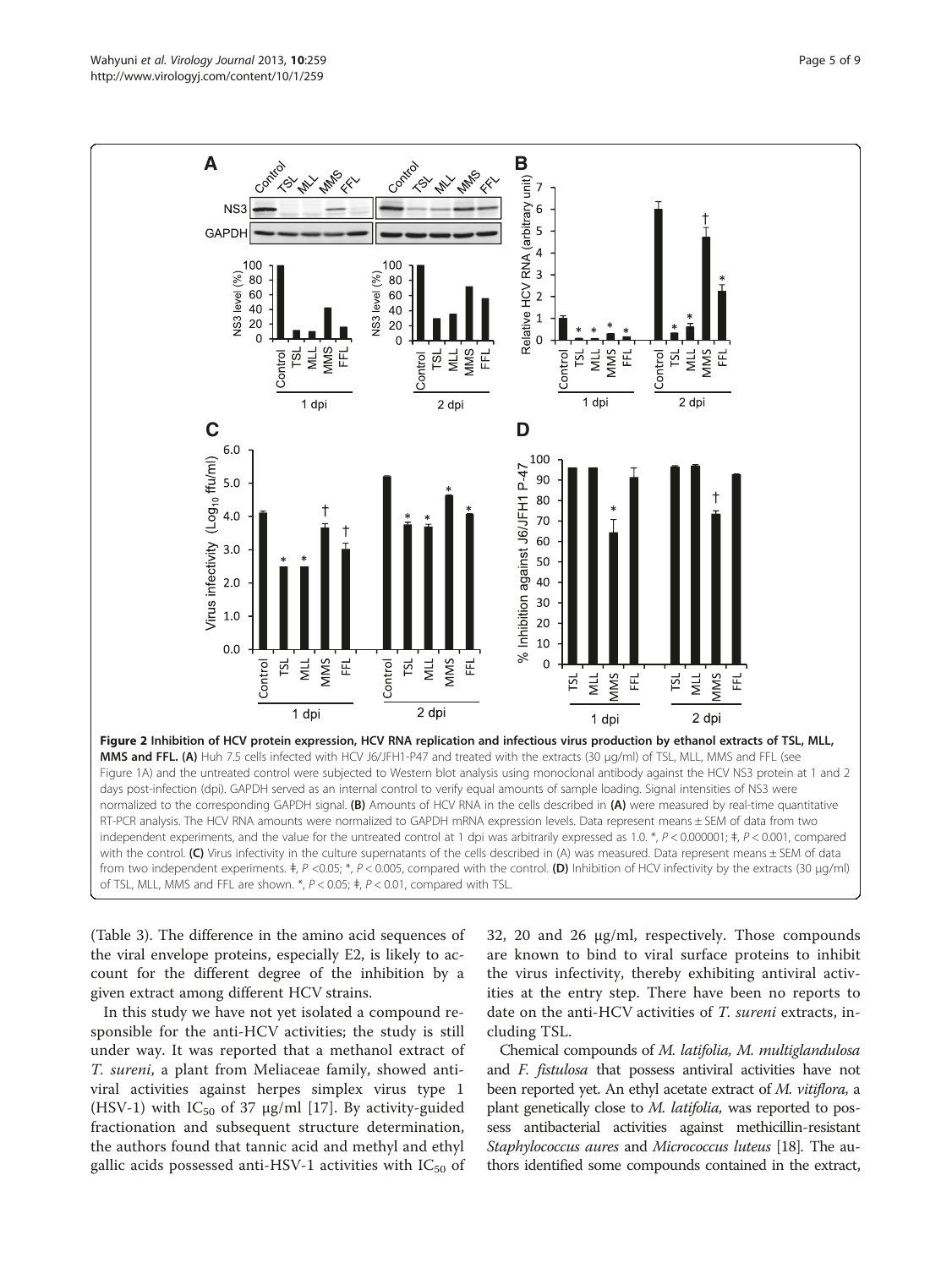| <b>HCV</b> strain | % Inhibition <sup>a</sup> |                     |                         |                              |  |  |  |
|-------------------|---------------------------|---------------------|-------------------------|------------------------------|--|--|--|
| (genotype)        | T. sureni leaves          | M. latifolia leaves | M. multiglandulosa stem | F. fistulosa leaves<br>(FFL) |  |  |  |
|                   | (TSL)                     | (MLL)               | (MMS)                   |                              |  |  |  |
| J6/JFH1 P47 (2a)  | $97.2 \pm 1.3^{b}$        | $98.0 \pm 0.3$      | $86.7 \pm 1.4$          | $93.8 \pm 1.3$               |  |  |  |
| J6/JFH1 (2a)      | $98.5 \pm 2.1$            | $99.5 \pm 0.7$      | $73.2 \pm 2.1$          | $96.1 \pm 1.4$               |  |  |  |
| JFH1 (2a)         | $100 \pm 0.0$             | $100.0 \pm 0.0$     | $67.3 \pm 8.2$          | $92.3 \pm 0.0$               |  |  |  |
| H77C/JFH1(1a)     | $98.2 \pm 2.5$            | $100.0 \pm 0.0$     | $83.9 \pm 2.5$          | $5.4 \pm 2.5^{\circ}$        |  |  |  |
| J4/JFH1 (1b)      | $79.2 \pm 11.8$           | $91.7 \pm 5.9$      | $72.9 \pm 8.8$          | $93.8 \pm 2.9$               |  |  |  |
| J8/JFH1 (2b)      | $100.0 \pm 0.0$           | $100.0 \pm 0.0$     | $34.4 \pm 13.3^c$       | $93.8 \pm 0.0$               |  |  |  |
| S52/JFH1 (3a)     | $97.8 \pm 3.1$            | $100.0 \pm 0.0$     | $95.6 \pm 3.1$          | $97.8 \pm 0.0$               |  |  |  |
| ED43/JFH1 (4a)    | $94.2 \pm 1.2$            | $98.3 \pm 0.0$      | $59.5 \pm 1.2$          | $97.5 \pm 1.2$               |  |  |  |
| SA13/JFH1 (5a)    | $100.0 \pm 0.0$           | $96.1 \pm 1.1$      | $89.8 \pm 1.1$          | $93.8 \pm 2.2$               |  |  |  |
| HK6a/JFH1 (6a)    | $100.0 \pm 0.0$           | $91.2 \pm 4.2$      | $67.6 \pm 20.8$         | $91.2 \pm 4.2$               |  |  |  |
| QC69/JFH1 (7a)    | $100.0 \pm 0.0$           | $87.0 \pm 6.1$      | $39.1 \pm 0.0^c$        | $95.7 \pm 6.1$               |  |  |  |

<span id="page-5-0"></span>Table 3 Antiviral activities of ethanol extracts of T. sureni leaves (TSL), M. latifolia leaves (MLL), M. multiglandulosa stem (MMS) and F.fistulosa leaves (FFL) against various HCV strains of different genotypes

<sup>a</sup>% Inhibition at the concentration of 30 μg/ml.<br><sup>b</sup>Data represent means + SEM of data from two

bData represent means ± SEM of data from two independent experiments using HCV J6/JFH1-P47.

<sup>c</sup>% Inhibition of <40% are written in boldface letters.

including coumarin and terpenoid compounds. Other Melicope species have been investigated for their chemical compounds. M. triphylla leaves were reported to contain 15 flavonoid compounds. Recently, Higa et al. [[19](#page-8-0)] reported five flavonoids isolated from M. triphylla leaves; 5,8-dihydroxy-3,7dimethoxy-3,4-methylenedioxyflavone, 7-hydroxy-3,5-di-methoxy-3',4'-methylenedioxyflavone, 7-(2,3-dihydroxy-3-methylbutoxy)-3,5-dimethoxy-3',4' methylene-dioxyflavone, 7-(2,3-dihydroxy-3-methylbutoxy)- 3-3',4',5-tetramethoxyflavone, and 7-(2,3-dihydroxy-3 methylbutoxy)-3,3'4',5,8-pentamethoxyflavone. There have been no reports to date on the antiviral activities of M. latifolia extracts, including MLL. On the other hand, many flavonoid compounds from plants have been reported to inhibit HCV replication [[11,20](#page-8-0)].

M. multiglandulosa is a plant that belongs to the Euphorbiaceae family. There is no report so far regarding the possible antiviral activities of M. multiglandulosa extracts, including MMS. However, a butanol extract of another plant in the same family, Excoecaria agallocha, was reported to exert potential inhibitory effects on HCV NS3/4A protease [[21\]](#page-8-0). Activity-guided fractionation and structure determination revealed that four polyphenol compounds of E. agallocha, such as excoecariphenol D, corilagin, geraniin and chebulagic acid, inhibited HCV NS3/4A protease activities and HCV RNA replication in cultured cells harbouring an HCV RNA replicon with IC<sub>50</sub> of 12.6, 13.6, 33.2 and 22.3 μM, respectively.

F. fistulosa belongs to the genus Ficus in the family Moraceae. Many Ficus species have been used in folk medicine with various pharmacological actions against convulsion, respiratory disorder, tuberculosis and other infections. Plants from genus Ficus are rich sources of prenylated flavonoids, isoflavonoids, lignans, terpenoids, alkaloids and coumarins. Flavonoid compounds, such as β-amyrin, alpinum isoflavone, genistein, laburnetin, luteolin and catechin, isolated from F. chlamydocarpa and F. cordata were reported to have antibacterial and antifungal activities [\[22](#page-8-0)]. Also, antiviral activities against HSV-1, echovirus and adenovirus were detected in extracts of F. carica [\[23](#page-8-0)] and anti-HSV-1 activities in F. binjamina [[24](#page-8-0)]. Bioassay-guided subfractionation of a flavonoid fraction of F. benjamina led to identification of three flavone glycosides; quersetin 3-O-rutinoside, kaempferol 3-O-rutinoside and kaempferol 3-O-robinobioside, which showed antiviral activities against HSV-1 with IC<sub>50</sub> of 1.5 ± 0.56, 3.0 ± 0.97 and 0.9 ± 0.23 μM, respectively [[25](#page-8-0)]. There have been no reports on anti-HCV activities in F. fistulosa extracts, including FFL.

The extracts of TSL, MLL, MMS and FFL may inhibit various steps of HCV life cycle. The viral life cycle can be divided into three major steps: (i) viral attachment and entry to the target cells, (ii) synthesis and processing of the viral proteins and replication of the viral genome, and (iii) assembly and release of the viral particles [\[1,2](#page-7-0)]. To explore the anti-HCV mechanisms of the plant extracts, time-of-addition analysis was performed in this study. The results obtained revealed that the extracts of TSL and MLL inhibited HCV infection at both the entry and post-entry steps whereas MMS and FFL extracts principally at the entry step (Table [2](#page-3-0)). In this connection, it should be noted that, despite the fact that the extracts of TSL and MLL inhibited HCV J6/JFH1 infection at the post-entry step, neither of them inhibited HCV RNA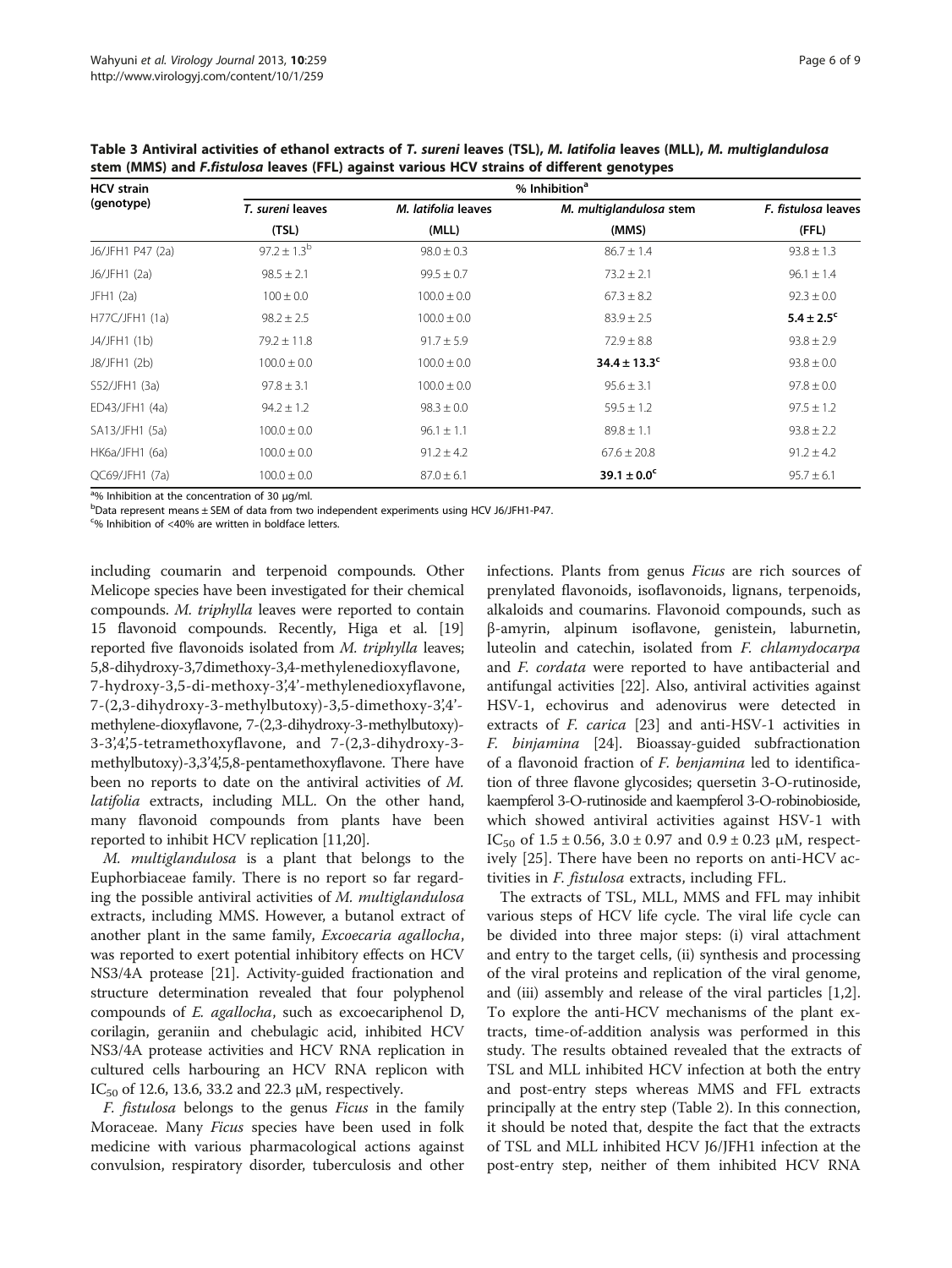replication in an HCV-1b full-genomic RNA replicon system (data not shown). However, this does not necessarily rule out the possibility that these compounds may have proven efficacious if a genotype 2a replicon system had been used instead. This result rather suggests that the viral sensitivity to an antiviral plant extract(s) varies with different strains of HCV. Likewise, we observed that the sensitivity of the H77C/JFH1 strain to the FFL extract was much weaker compared to the other HCV strains (Table [3\)](#page-5-0).

A flavonoid compound of green tea (Camellia sinensis), (−)-Epigallocatechin-3-gallate, was reported to inhibit HCV infection at the entry step with  $IC_{90}$  of 50  $\mu$ M [[26](#page-8-0)]. Another flavonoid from Marrubium peregrinum L, ladanein (BJ486K), inhibited the entry step, but not RNA replication or assembly, of HCV infection with  $IC_{50}$  of 2.5 μM [\[20](#page-8-0)]. On the other hand, silymarin, an extract of Silybum marianum, was reported to inhibit HCV entry, replication and cell-to-cell transmission with  $IC_{50}$  of 40 to 100 μM [\[27\]](#page-8-0). Silibinin, the major component of silymarin consisting of two flavonolignans, silibinin A and silibinin B, has currently been used to prevent reinfection of the graft after liver transplantation [[28](#page-8-0)]. An increasing body of information on natural compounds possessing anti-HCV activities is summarized elsewhere [[6\]](#page-7-0). As for the TSL, MLL, MMS and FFL, further analyses will be needed to determine the possible anti-HCV compounds present in their extracts. In this connection, we observed in a preliminary experiment that TSL, MLL, MMS and FFL showed anti-measles virus activities (data not shown). This result suggests that the compounds present in the extracts inhibit viral and/or cellular machineries commonly used for replication of different viruses. This should also be clarified by further mechanistic studies.

## Conclusions

Ethanol extracts of Toona sureni leaves (TSL), Melicope latifolia leaves (MLL), Melanolepis multiglandulosa stem (MMS), and Ficus fistulosa leaves (FFL) inhibited the hepatitis C virus (HCV) J6/JFH1-P1 and P-47 strains with  $IC_{50}$  ranging between 2.0 and 17.1  $\mu$ g/ml. All of the HCV genotypes 1a to 7a, 1b and 2b were inhibited by the plant extracts to the same extent, with the exception that the H77C/JFH1 strain of HCV genotype 1a showed significant resistance to FFL, and the J8/JFH1 (2b) and QC69/JFH1 strains (7a) to MMS to lesser extents. As for the mode of action, TSL and MLL inhibited HCV infection both at the entry and post-entry steps while MMS and FFL principally at the entry step.

## Materials and methods

## Cells and viruses

Huh7.5 cells and the plasmid pFL-J6/JFH1 to produce the J6/JFH1 strain of HCV genotype 2a [\[15](#page-8-0)] were kindly

provided by Dr. C. M. Rice, The Rockefeller University, New York, NY. The plasmid for the original JFH1 strain [[16](#page-8-0)] was kindly provided by Dr. T. Wakita, National Institute of Infectious Diseases, Tokyo, Japan and those for other HCV genotypes, pH77C/JFH1 (1a), pJ4/JFH1 (1b), pJ8/JFH1 (2b), pS52/JFH1 (3a), pED43/JFH1 (4a), pSA13/ JFH1 (5a), pHK6a/JFH1 (6a) and pQC69/JFH1 (7a) [[3](#page-7-0)], were kindly provided by Dr. J. Bukh, Copenhagen University Hospital, Hvidovre, Denmark. Huh7.5 cells were cultivated in Dulbecco's modified Eagle's medium (Wako, Osaka, Japan) supplemented with fetal bovine serum (Biowest, Nuaille, France), non-essential amino acids (Invitrogen, Carlsbad, CA), penicillin (100 IU/ml) and streptomycin (100 μg/ml) (Invitrogen). Cells were grown at 37°C in a 5%  $CO<sub>2</sub>$  incubator.

## Collection and extraction of medicinal plants

Seventeen species of medicinal plants were collected at Cangar forest, the East Java region of Indonesia. The plants collected were verified by botanical researchers at Purwadadi Botanical Garden, Purwadadi, Indonesia. Parts of the plants were dried at room temperature and pulverized on the basis of their characteristics. They were macerated in 80% ethanol for overnight to extract constituents. After 24 hours, the extracts were filtered and the residue was soaked again in fresh solvents. The filtration process was repeated over 3 days. The filtrates were evaporated by using an evaporator at temperature not exceeding 40°C. The extracts for bioassay were dried in vacuo before being used.

## Sample stock preparations

The dried ethanol extracts were weighed 10.0 mg and suspended in 100 μl of dimethyl sulfoxide (DMSO) to obtain stock solutions at a concentration of 100 mg/ml. The stock solutions were stored at −20°C until used.

## Analysis of anti-HCV activities of plant extracts

Huh7.5 cells were seeded in 24-well plates  $(1.9 \times 10^5$ cells/well). A fixed amount of HCV was mixed with serial dilutions of medicinal plant extracts (500, 100, 50, 10 and 1 μg/ml) and inoculated to the cells. After 2 hours, the cells were washed with medium to remove the residual virus and further incubated in the medium containing the same concentrations of the plant extracts as those during virus inoculation. In some experiments, treatment with medicinal plant extracts was done only during virus inoculation or only after virus inoculation for the remaining period of the culture until virus harvest in order to assess the mode of action of the plant extracts. Culture supernatants were obtained at 1 and 2 days post-infection (dpi) and titrated for virus infectivity expressed as focus-forming units/ml, as described previously [\[14\]](#page-8-0). Virus and cells treated with medium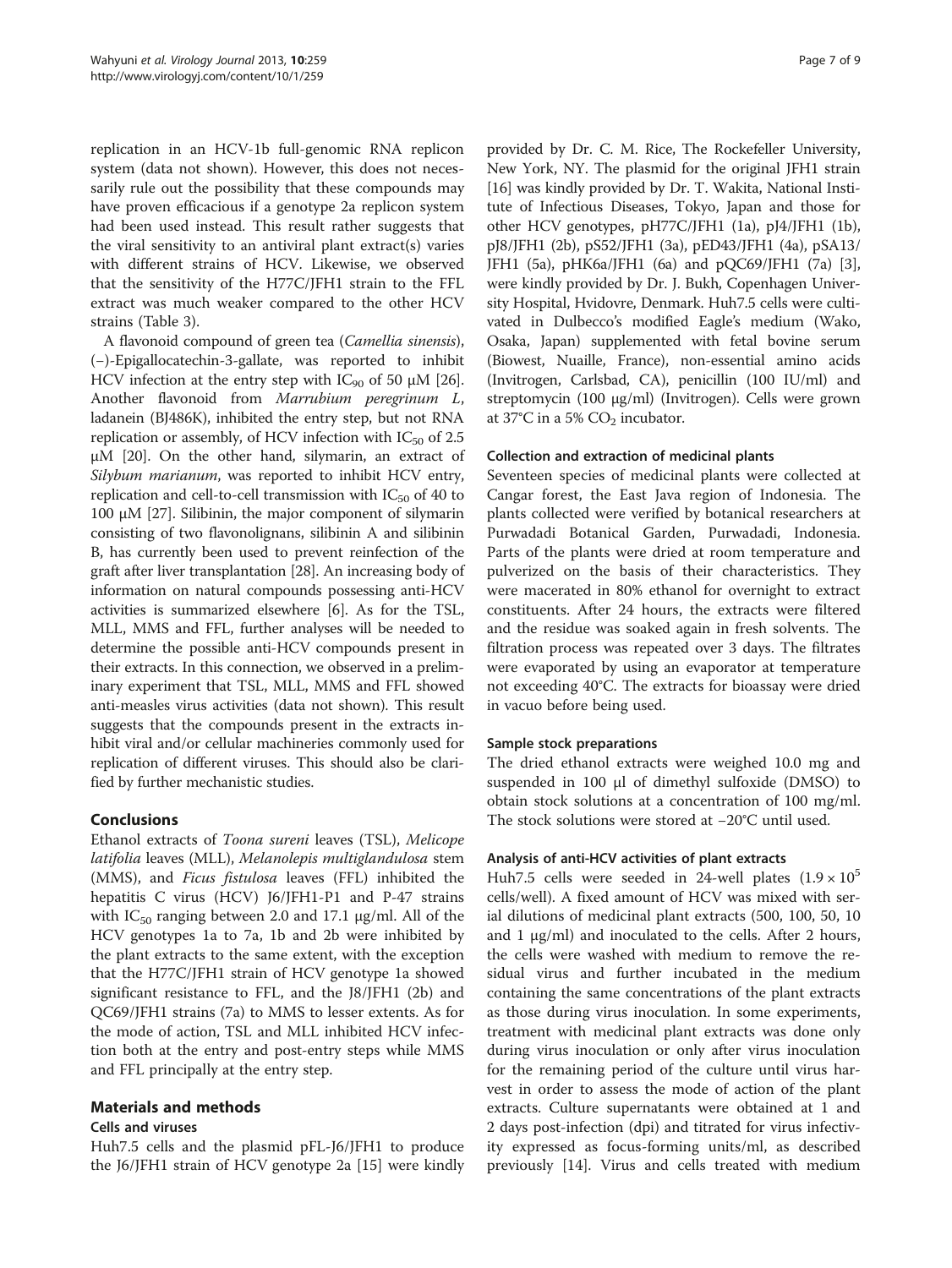<span id="page-7-0"></span>containing 0.1% DMSO served as a control. Percent inhibition of the virus infectivity by the samples was calculated by comparing to the control by using SPSS probit analysis, and  $IC_{50}$  values were determined. Percent inhibition of the compounds at the concentration of 30 μg/ml was determined also for the other genotypes of HCV.

#### Immunoblotting

Cells were lysed with SDS sample buffer, and equal amounts of protein were subjected to SDS-polyacrylamide gel electrophoresis and transferred onto a polyvinylidene difluoride membrane (Millipore, Bedford, MA), which was then incubated with the respective primary antibody. The primary antibodies used were mouse monoclonal antibodies against HCV NS3 and glyceraldehyde-3-phosphate dehydrogenase (GAPDH) (Millipore). Horseradish peroxidase-conjugated goat anti-mouse immunoglobulin (Invitrogen) was used to visualize the respective proteins by means of an enhanced chemiluminescence detection system (ECL; GE Healthcare, Buckinghamshire, UK).

#### Real-time quantitative RT-PCR

Total RNA was extracted from the cells using a ReliaPrep RNA cell miniprep system (Promega, Madison, WI) according to the manufacturer's instructions. One μg of total RNA was reverse transcribed using a GoScript Reverse Transcription system (Promega) with random primers and was subjected to quantitative real-time PCR analysis using SYBR Premix Ex Taq (TaKaRa, Kyoto, Japan) in a MicroAmp 96-well reaction plate and an ABI PRISM 7500 system (Applied Biosystems, Foster City, CA). The primers used to amplify an NS5A region of the HCV genome were 5'-AGACGTATTGAGGT CCATGC-3' (sense) and 5'-CCGCAGCGACGGTGCT GATAG-3' (antisense). As an internal control, human GAPDH gene expression levels were measured using primers 5'-GCCATCAATGACCCCTTCATT-3' (sense) and 5'-TCTCGCTCCTGGAAGATGG-3'.

#### WST-1 assay for cytotoxicity

WST-1 assay was performed as described previously with a slight modification [\[29\]](#page-8-0). In brief, Huh7.5 cells in 96-well plates were treated with serial dilutions of the medicinal plant extracts or 0.1% DMSO as a control for 48 hours. After the treatment, 10 μl of WST-1 reagent (Roche, Mannheim, Germany) was added to each well and cells were cultured for 4 hours. The WST-1 reagent is absorbed by the cells and converted to formazan by mitochondrial dehydrogenases. The amount of formazan, which correlates with the number of living cells, was determined by measuring the absorbance of each well using a microplate reader at 450 nm and 630 nm. Percent cell viability compared to the control was

calculated for each dilution of the plant extracts and  $CC_{50}$  values were determined by SPSS probit analysis.

#### Abbreviations

CC<sub>50</sub>: 50% cytotoxic concentration; DMSO: Dimethyl sulfoxide; FFL: Ficus fistulosa leaves; HCV: Hepatitis C virus; IC $_{50}$ : 50% inhibitory concentration; MMS: Melanolepis multiglandulosa stem; MLL: Melicope latifolia leaves; TSL: Toona sureni leaves.

#### Competing interests

The authors declare that they have no competing interests.

#### Authors' contributions

TSW, AAP, EA, MA, IS, LD and CA contributed to anti-HCV bioassay work. TSW, LT, AW, AR and AF contributed to exploration and phytochemistry work. HF and NK participated in phytochemistry work. MIL, S, N, CA and HH, as principle investigators, planned and coordinated the study. TSW, LD and HH wrote the manuscript. All the authors read and approved the final manuscript.

#### Acknowledgements

The authors are grateful to Dr. C. M. Rice (The Rockefeller University, New York, NY) for providing Huh-7.5 cells and pFL-J6/JFH1 for the HCV genotype 2a. Thanks are also due to Dr. T. Wakita (National Institute of Infectious Diseases, Tokyo, Japan) for providing pFL-JFH1 and Dr. J. Bukh (Copenhagen University Hospital, Hvidovre, Denmark) for providing the plasmids for the other HCV genotypes; pH77C/JFH1 (1a), pJ4/JFH1 (1b), pJ8/JFH1 (2b), pS52/ JFH1 (3a), pED43/JFH1 (4a), pSA13/JFH1 (5a), pHK6a/JFH1 (6a) and pQC69/ JFH1 (7a). This study was supported in part by Science and Technology Research Partnerships for Sustainable Development (SATREPS) from Japan Science and Technology Agency (JST), Japan International Cooperation Agency (JICA) and the Ministry of Research and Technology (RISTEK), Republic of Indonesia. This study was also carried out as part of Japan Initiative for Global Research Network on Infectious Diseases (J-GRID), Ministry of Education, Culture, Sports, Science and Technology, Japan, and the Global Center of Excellence (G-COE) Program at Kobe University Graduate School of Medicine.

#### Author details

<sup>1</sup>Department of Pharmacognocy and Phytochemistry, Faculty of Pharmacy Airlangga University, Surabaya, Indonesia. <sup>2</sup>Institute of Tropical Disease Airlangga University, Surabaya, Indonesia. <sup>3</sup>Division of Microbiology, Kobe University Graduate School of Medicine, Kobe, Japan. <sup>4</sup>Research Center for Medicinal Plant Resources, National Institute of Biomedical Innovation, Tsukuba, Ibaraki, Japan. <sup>5</sup>JST/JICA SATREPS, Kobe University Graduate School of Medicine, Kobe, Japan.

#### Received: 1 June 2013 Accepted: 9 August 2013 Published: 13 August 2013

#### References

- Moradpour D, Penin F, Rice CM: Replication of hepatitis C virus. Nat Rev Microbiol 2007, 5:453–463.
- 2. Ploss A, Dubuisson J: New advances in the molecular biology of hepatitis C virus infection: towards the identification of new treatment targets. Gut 2012, 61(Suppl 1):i25–i35.
- 3. Gottwein JM, Scheel TK, Jensen TB, Lademann JB, Prentoe JC, Knudsen ML, Hoegh AM, Bukh J: Development and characterization of hepatitis C virus genotype 1–7 cell culture systems: role of CD81 and scavenger receptor class B type I and effect of antiviral drugs. Hepatology 2009, 49:364–377.
- 4. Arzumanyan A, Reis HM, Feitelson MA: Pathogenic mechanisms in HBVand HCV-associated hepatocellular carcinoma. Nat Rev Cancer 2013, 13:123–135.
- 5. Shepard CW, Finelli L, Alter MJ: Global epidemiology of hepatitis C virus infection. Lancet Infect Dis 2005, 5:558–567.
- 6. Calland N, Dubuisson J, Rouille Y, Seron K: Hepatitis C virus and natural compounds: a new antiviral approach? Virus 2012, 4:2197–2217.
- 7. Jassim SA, Naji MA: Novel antiviral agents: a medicinal plant perspective. J Appl Microbiol 2003, 95:412–427.